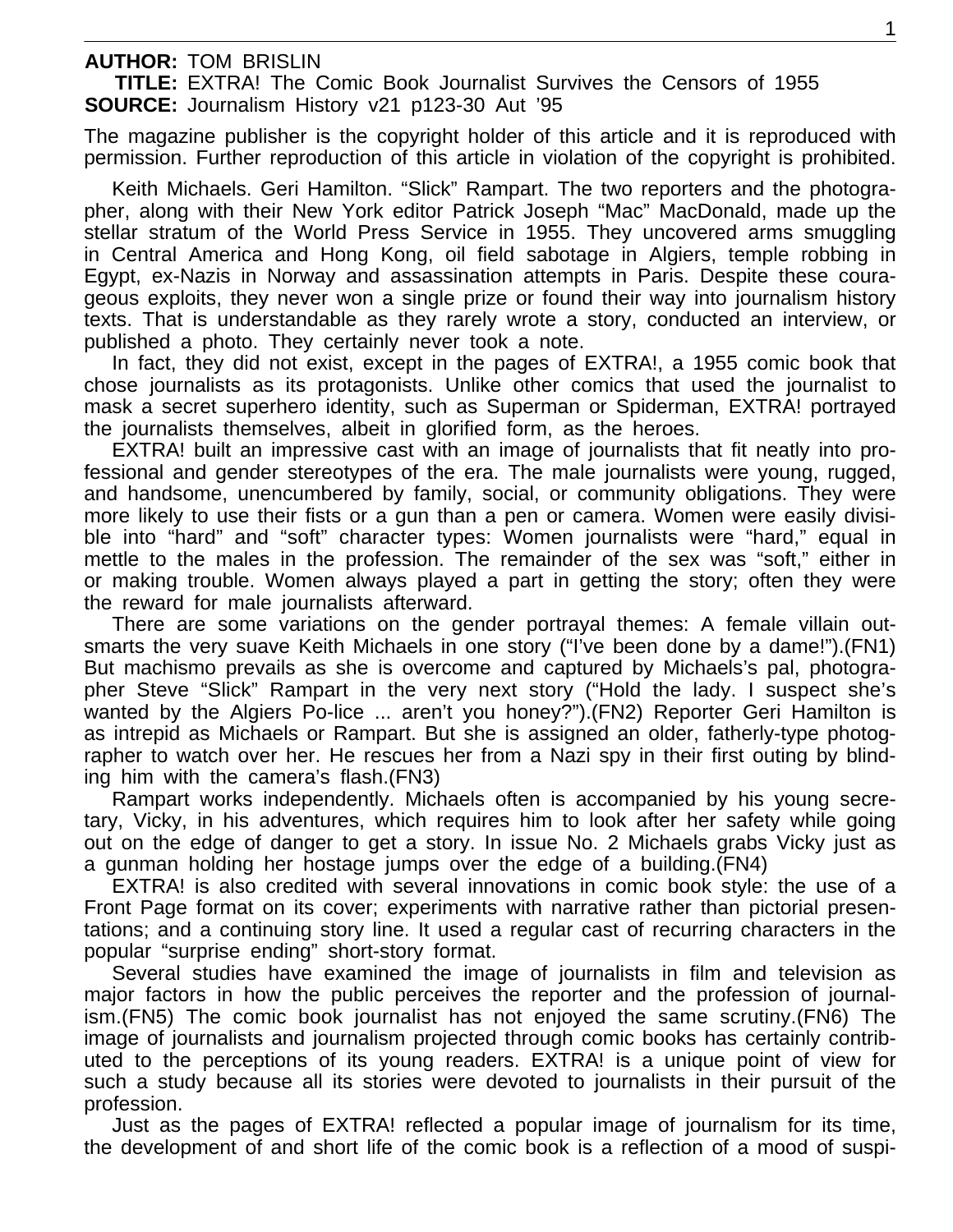cion, fear, and censorship of the same times, the mid-1950s. The comic survived for only five issues before its parent, the Entertaining Comics Group, pulled the plug on all its 10-cent serials, or comic books, in the face of "the most severe censorship applied to any mass media," the guidelines of the newly formed Comics Code Authority.(FN7) EC, as Entertaining Comics called itself, then put its entire resources into its still-successful MAD magazine. The birth of EXTRA! is part of the larger history of government suspicion of nefarious influence by, and industry censorship of, comic books.

EXTRA! was the only comic book focusing so sharply on journalism. Fittingly, it grew out of the genre's closest brush with the First Amendment.

EXTRA! was one of seven comic book titles in Entertaining Comics' "New Direction" series launched in 1955 to satisfy the new Comics Code Authority, the industry's selfcensorship body.(FN8) The Authority had effectively killed EC's lifeline, the popular "New Trend" series of horror and crime comics, including titles of what are now considered classics from the Golden Age of Comics such as Tales From the Crypt, recently re-popularized as a TV series and movie, and Weird Science. The Authority was the industry's response to mid-1950s criticism linking comic books to juvenile delinquency. A best-selling parents' guide, a major newspaper, a state attorney general, and a congressional hearing took particular aim at several comics in the EC New Trend series.

Entertaining Comics, headquartered on New York's Lafayette Street, was built on a foundation of horror and crime comics. Publisher William Gaines told the 1954 hearing of the U.S. Senate's Sub-committee to Investigate Juvenile Delinquency: "I was the first publisher in these United States to publish horror comics. I am responsible. I started them."(FN9)

Gaines took over his father's comic book business in 1947. The late Max Gaines had been a pioneer in comics, instrumental in the very first comic book, Famous Funnies.(FN10) William Gaines inherited from his father the Educational Comics group, which consisted of such titles as Picture Stories From the Bible and Picture Stories From American History.

In 1950 Gaines formed a companion company with the same EC initials— Entertaining Comics—to publish what he called his New Trend series: Tales From the Crypt, The Vault of Horror, The Haunt of Fear, Weird Fantasy, Weird Science, and Crime SuspenStories. Gaines later added two comic books of war tales, another of suspense, and two of satire and parody, Panic and MAD.(FN11)

The New Trend series was an industry success, spawned a number of imitators and, according to one critic, in its five-year run "would see into print what many consider the supreme works of the Golden Age of comic books."(FN12) At the time of his 1954 congressional questioning, Gaines said he printed up to 2.5 million comics a month and guaranteed sales of 1.5 to his advertisers.(FN13)

But the macabre story lines and their graphic depictions of violence ran afoul of social reformers. The 1954 Book of the Month club best-seller, Seduction of the Innocent, laid the blame for the growing incidence of juvenile delinquency squarely in the pages of comics that glorified crime and horror.(FN14)

Gaines was also directly attacked in Massachusetts and Connecticut where he battled the banning of his comics. The Hartford Courant led a campaign against comic book "depravity," citing what it called a story of adultery, murder, and sadism in Tales From the Crypt. Massachusetts Attorney General George Fingold tried to stop the sales of Panic for its parody of "The Night Before Christmas" that included Marilyn Monroe and Jane Russell as the "visions of sugarplums" dancing in the children's heads and Santa's sleigh sporting a "just divorced" sign with a meat cleaver, garbagecan lid, and two daggers trailing behind.(FN15)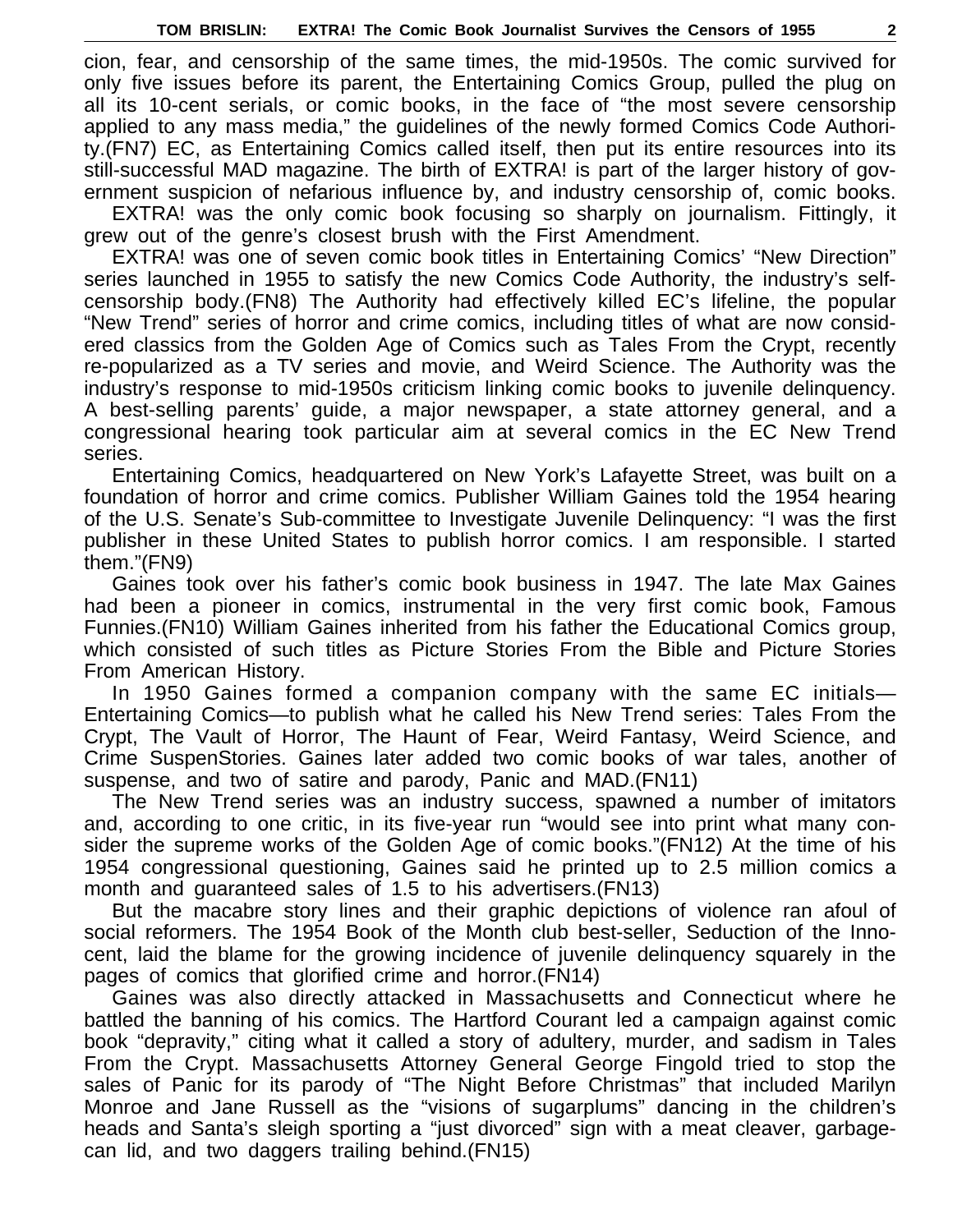Gaines compared the anti-comic book movement to McCarthyism. He told Senate investigators:

What are we afraid of? Are we afraid of our own children? Do we forget that they are citizens, too, entitled to select what to read or do? We think our children are so evil, simple minded, that it takes a story of murder to set them to murder, a story of robbery to set them to robbery?(FN16)

Gaines tried to link the anti-comic fervor and Sen. Joseph McCarthy's anticommunist crusade and to turn it on itself with a unique tongue-in-cheek editorial he ran in each of his comics, "Are You a Red Dupe?" Gaines said the communists—foes of free expression—were behind the anti-comics movement. He quoted an article in the communist Daily Worker that said comics were "brutalizing American youth" and blamed Gaines's battle-themed comics Two Fisted Tales and Frontline Combat for condoning and promoting war atrocities in Korea. "The group most anxious to destroy comics are the Communists!" Gaines wrote.(FN17)

Gaines carried his off-beat humor into a Senate hearing room. In the most publicized exchange with Sen. Estes Kefauver, still riding high from his anti-crime hearings, Gaines discussed taste and horror:

Kefauver: Here is your May 22 issue (Crime SuspenStories). This seems to be a man with a bloody ax holding a woman's head up which has been severed from her body. Do you think this is in good taste? Gaines: Yes, sir: I do, for the cover of a horror comic. A cover in bad taste, for example, might be defined as a holding the head a little higher so that the neck could be seen dripping blood.(FN18)

Earlier Gaines responded to Committee Counsel Herbert Hannoch's question "You think it does them a lot of good to read these things?" with: "I don't think it does them a lot of good, but I don't think it does them a bit of harm, either."(FN19)

The Senate subcommittee was not impressed with Gaines's humor, and the comic book industry sensed government regulation knocking at its door if it did not move quickly toward effective self-regulation.(FN20)

Gaines himself called the first meeting of comic book publishers to establish a comic book association review board, but found his fellow publishers had turned on him. He walked out when their first action was to ban the words "terror," "horror," and "crime" in comic book titles, effectively wiping out his New Trend series. Tales From the Crypt (originally named The Crypt of Terror) carried a running banner of "Terror" on its cover; The Vault of Horror, and Crime SuspenStories had the banned words in their titles.(FN21)

The publishers, without Gaines's participation, formed the Comics Magazine Association of America in September 1954 and established the Comics Code Authority with the power to review and censor comic book stories "with the most stringent set of prohibitions applied to any mass media." The guidelines prohibited "displays of sex, adultery, divorce, drugs, corrupt authority, or unpunished crime."(FN22) The Authority was able to enforce its policies by pressuring distributors not to accept any comic book lacking its literal stamp of approval—a stamp-shaped logo dominated by a Capital A and the wording "Approved by the Comic Code Authority" in the upper right corner of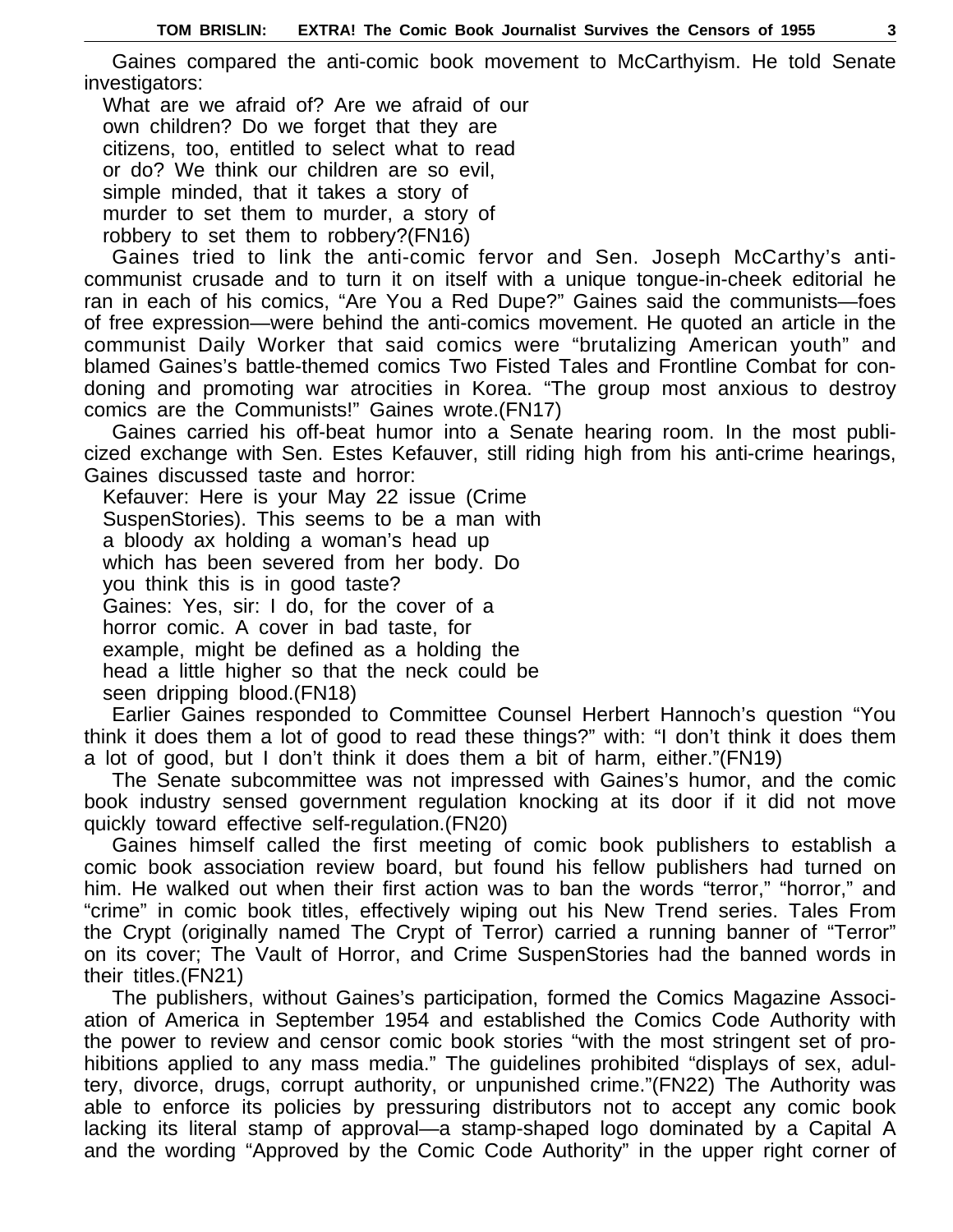each comic book's cover. Distributors who accepted non-Authority approved comics were blacklisted.

In the face of such united industry opposition, Gaines shut down his entire "New Trend" line. Distributors refused to handle them, and he refused to change their titles or submit them to Comics Code Authority review. Gaines came up with a series he called "New Direction," including EXTRA!, that stressed adventure, courage, heroism, and stories with some social significance.(FN23)

Some of the titles, like EXTRA!, dealt with specific professions, as did the comics M.D. and Psychoanalysis ("the most revolutionary idea ever presented in comics! Discover the innermost secrets of people searching for peace of mind."(FN24) Other titles focused on adventure, such as Piracy, Aces High (combat pilots), and Valor.(FN25)

Gaines first tried to bypass the Comics Code Authority, but again distributors balked at handling comics without the Authority's seal of approval. Gaines soon relented and submitted the New Direction comics for pre-publication review and approval.(FN26) The first issue of EXTRA! was the last EC comic published without the Authority's seal. The remaining four bore the seal on the cover and showed a marked reduction in the lethal violence and overt sexuality of the premier issue.(FN27)

How did the image of the 1950s journalist survive the cleansing of the comics censorship authority? The first issue of EXTRA!, No. 1, April 1955, appeared on comic book racks with a unique cover, modeled after a newspaper front page. Across the top in Old English type was a "World Press" nameplate, underneath a double-rule box with the date and price. EXTRA! ran in red, 180-point block letters as a banner, as it would in succeeding issues. A one-column story, "Body Found in Ocean Off Key West," ran down the left quarter of the page. The remaining three-quarters was taken up with a splash panel (an enlarged drawing customarily used to introduce a story) made to look like a black-and-white photo.

The inside front cover of the first issue carried an introductory letter from the EXTRA! editors that read, in part:

The thrilling world of newsdom has always been one of great emotional tensions and excitement to those engaged in the gathering and preparing of news for the daily consumption of newspaper readers. They wage a constant battle against the clock and their competitors to bring the latest, right-up-to-the-minute stories into your hands; and their work has been so consistent, with so little fanfare concerning the importance of the roles they play, that their achievements are scarcely given a thoughout, so much is it taken for granted. But behind every story you read in your paper there is another ... the story of how that story was found and of the people who found it. That is the purpose of this book ... to bring you the story BEHIND the story.... You'll see the heartache and the intrigue, the action and danger that are all part of a newshound's everyday life.(FN28)

Although depicted as a newspaper for the comic book covers, the World Press, we soon learn in the first issue, is an international news service. The top "newshound" at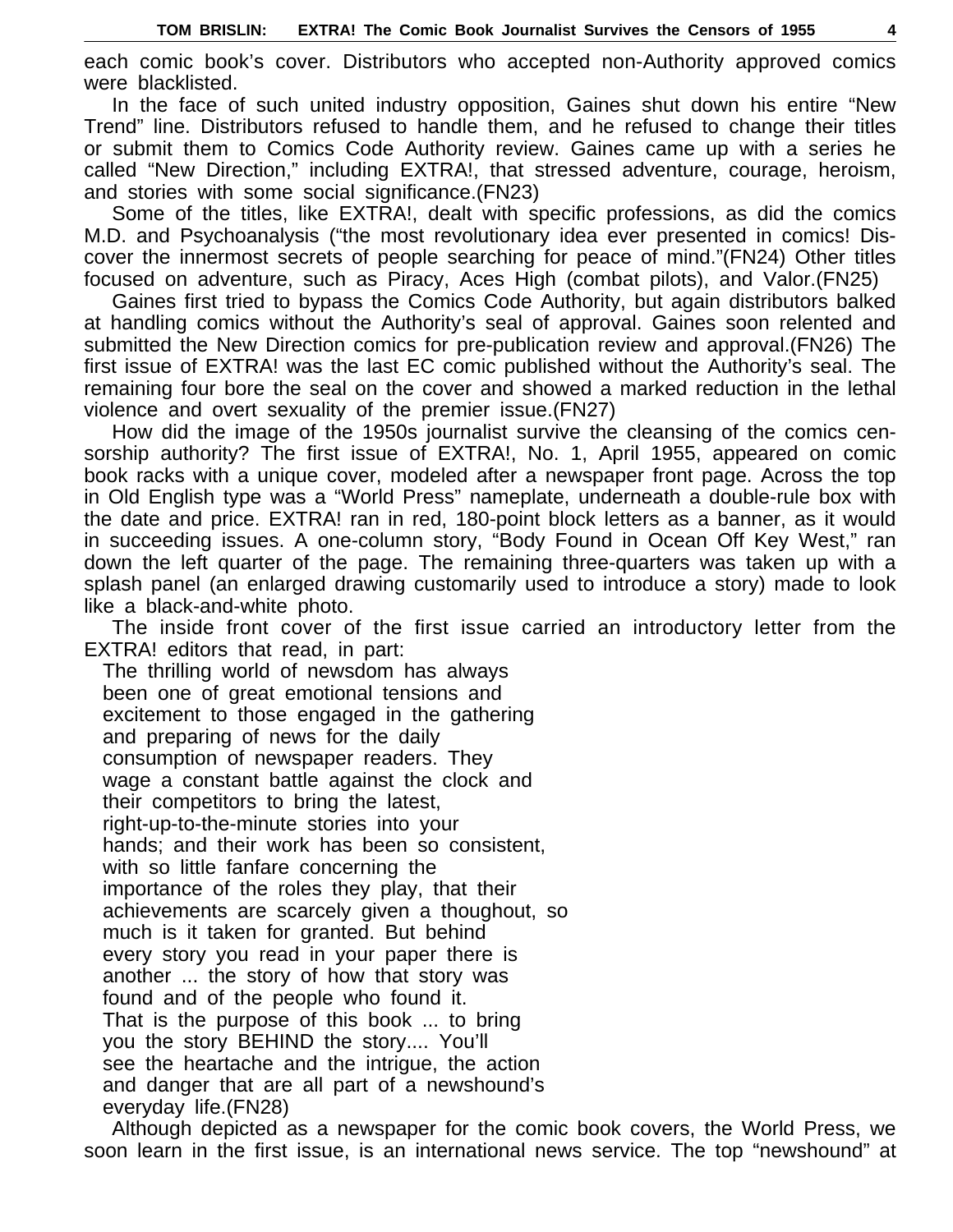World Press is Keith Michaels, whose byline is on the cover's "front-page" story. Michaels is the comic's star, the principal character in two, the first and last, of the four stories in each issue of EXTRA!. Michaels works for Patrick Joseph MacDonald, editorin-chief of the World Press New York office. MacDonald is a minor player, but the only one to have a role in each of the three regular story lines—featuring Michaels, photographer Steve Rampart, or female reporter Geri Hamilton—giving and discussing the progress of assignments. MacDonald is the first character we meet in the comic as he anxiously awaits Michaels at an airfield. With MacDonald is Michael's secretary, Vicky, who plays a part in half of the Michaels stories in EXTRA! The spelling of her name alternates between "Vicky" and "Vicki" in the stories, and she is never given a last name. Apparently Michaels is the only character who has a secretary as none are evident for the other journalists, including editor "Mac" MacDonald.

The other two recurring story lines in EXTRA! feature photographer Steve "Slick" Rampart and reporter Geri Hamilton, whose "pretty nose didn't look it, but it WAS a nose for news."(FN29) Hamilton does not appear until the second issue. In her first two stories she is accompanied by a noticeably middle-aged photographer nicknamed Dagger "because he's been in the camera game ever since they invented the daguerreotype!"(FN30)

The four-story format was the standard EC structure: a main eight-page story of fifty-two panels written and drawn by the comic book's editor, followed by three sixpage thirty-eight-panel stories, usually drawn by a variety of other staff artists. EXTRA! was unique in the EC line for having recurring characters drawn by the same team of artists and for featuring two stories per issue with the same character.(FN31)

Editor Johnny Craig wrote and drew both Keith Michaels stories as well as the covers for each issue. Below each cover "photo" drawing was a "photo by Johnny Craig" credit line. Craig also supervised the story lines and drawings of the other artists.(FN32) Craig was the senior artist at EC and the only one allowed to edit a title. The remaining New Direction titles were edited by Al Feldstein, who would later move to MAD magazine.(FN33) Craig achieved higher degrees of comic cult fame when his Crime SuspenStories covers were used as examples of comic book extremes during the U.S. Senate's juvenile delinquency hearings.

## **IMAGES: CRIMEBUSTING**

EXTRA! relied on the clean-image "journalist as crimebuster" popular in other comics (Superman), radio ("Big Town"), and movies (The Big Tip Off, While the City Sleeps). The stories, in fact, rarely show the journalists practicing journalism. The journalist's news assignment is a device to get the characters close to the action, where they are more likely to solve or stop a crime than report on it. In four episodes the journalists stumble on criminal activity while on vacation, and in none of these do they indicate they intend to file a story or pictures.

In one episode, Michaels helps the police capture a bank robber who is also trying to kill him. Although he refers four times to what a great story this is and spends twenty-one of the story's fifty-two panels in the newspaper office, he never writes a word.(FN34)

The journalists are more likely to be associated with police or federal agents, as they are in eleven of the twenty stories in the series, than with other journalists. In only three stories are other journalists recognized covering the same assignment—in each case a pack of photographers. In a fourth, Michaels only learns at the end that the woman he thought he was protecting was actually a competitor.

In only one of the twenty episodes is a reporter, Geri Hamilton, shown writing a story. In two others, Hamilton and Michaels hand over finished stories. Interestingly,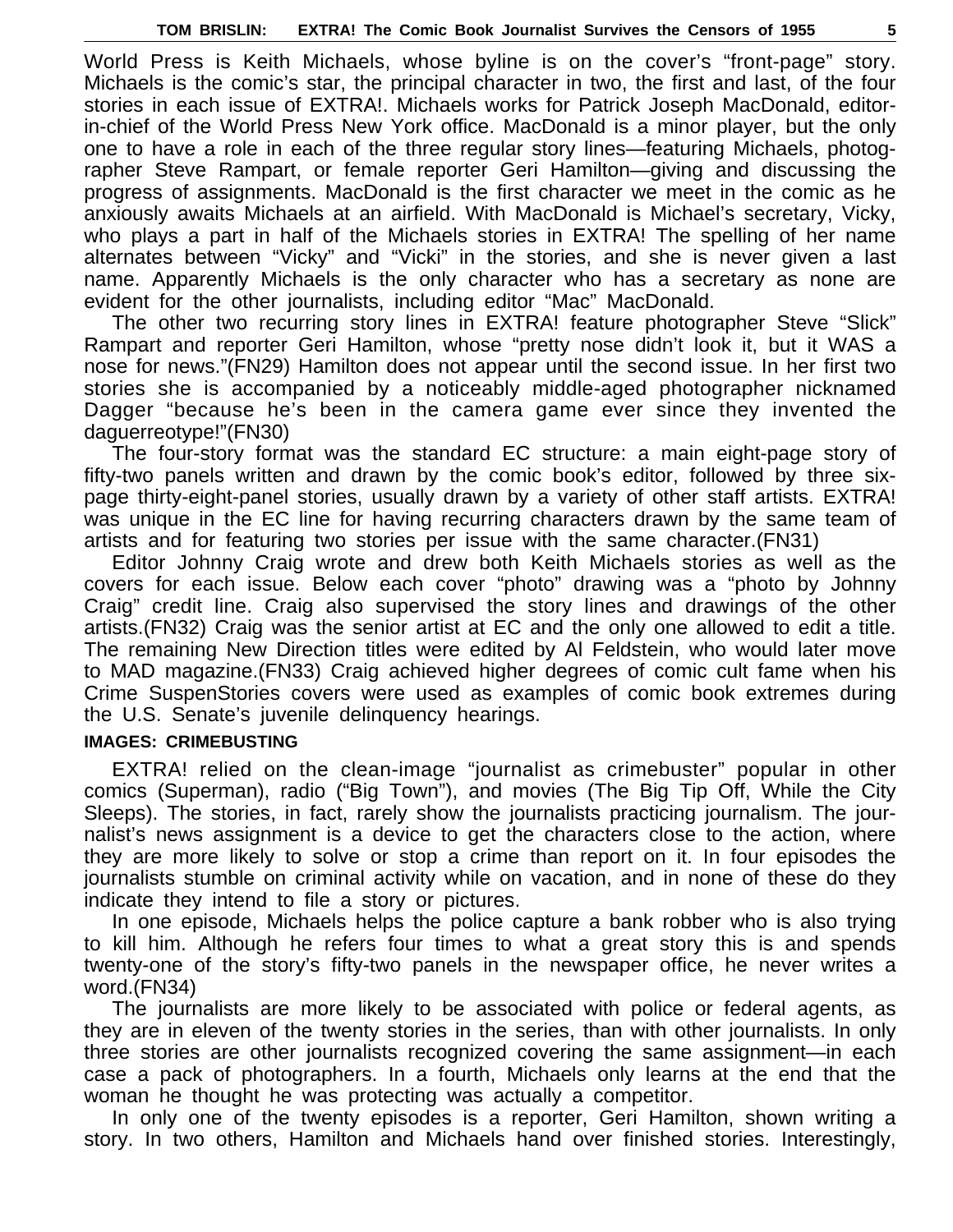star journalist Michaels loses the race for the story three times—each time to a woman. He is scooped once by a competing journalist, ("You think you fellas at World Press are the only ones on the ball?");(FN35) another time by his own secretary ("Your so-called SECRETARY got herself a by-line," editor MacDonald chortles.);(FN36) and he is duped in the third story by a Mata Hari-type villain who passes herself off as a stereotypical "damsel in distress."(FN37)

The two photographers, Steve Rampart and Dagger (like Vicky, Dagger has no last name), are more likely to be taking pictures, but only one printed photo, by Dagger, is ever shown. Despite the use of a newspaper front page as a cover device, headlines, photos, news stories, or pages are seldom used as a story-telling device in these stories about journalists. In one story a newspaper clipping is shown to provide background; in another three front pages announce the "death" of Rampart as a ruse for his undercover work.

The camera is used as a crime-fighting tool as often as it is for photojournalism. Dagger's flash blinds a villain in one story, Rampart's secret "cigarette lighter camera" sees action in three stories and in one a "camera-gun" foils a would-be assassin.

The three main journalists make use of a gun in at least one of their stories. In the first, non-Comics Code Authority-approved issue, Michaels kills three antagonists and Rampart one. In subsequent issues only the police or other authorities are allowed to shoot the villains. Hamilton holds two suspects at bay with a gun, but never fires it.

In the five-issue run of EXTRA!, Michaels is more apt to punch someone than conduct an interview or take a note. He gets into physical altercations in eight of his ten episodes, knocking out twelve adversaries and getting knocked out twice. Rampart drops his camera to use his fists in all five of his episodes, knocking out nine opponents. Even the older Dagger gets to bash an antagonist in the second of his two stories (after having been knocked out in the first).

## **IMAGES: GENDERSCAPE**

Pre-censorship horror, crime, and even science-fiction used as plot devices reflected what the Comics Code Authority would later specifically ban: adultery, infidelity, divorce, corrupt authority, and unpunished crime. These devices were usually the basis for the main theme of the story: revenge. Story lines from EXTRA! that underwent scrutiny by the Authority censors had to be more circumspect in dealing with sex and violence.

In the ten tales of star reporter Keith Michaels, we learn he has an eye for the ladies, trying to strike up romantic encounters in half of them. His success rate with women, however, is pretty dismal for a 1950s-era macho adventurer. Two of his intended conquests turn out to be foreign agents and one a competing reporter. His secretary Vicky pulls him away from romancing a French actress ("You've got a date with a deadline!")(FN38) and in Norway he is caught between two interested women, but neither intends to let the other have him. The influence of the Comics Code Authority seems to be the greatest factor keeping Michaels from any obvious conquests. His relationship with Vicky is certainly at all times chaste.

Steve Rampart also shows thinly veiled lust in three of his five stories. His first two involve no women but in the third he pairs up with the same elusive enemy agent that felled Michaels. In the fourth issue he photographs a series of beautiful señoritas before falling into and breaking up an illegal immigrant smuggling operation. In his final story he spends a day with a pair of models for a fashion shoot at a carnival. But like Michaels's, Rampart's roving eye is curtailed to meet Comics Code Authority standards and never seems to get beyond the longing stage. Besides the slippery enemy agent of issue three, Rampart's women are just photo subjects.

Female reporter Geri Hamilton can match her male counterparts for action. She uncovers arms dealings in Hong Kong, tries to set a juvenile delinquent straight in New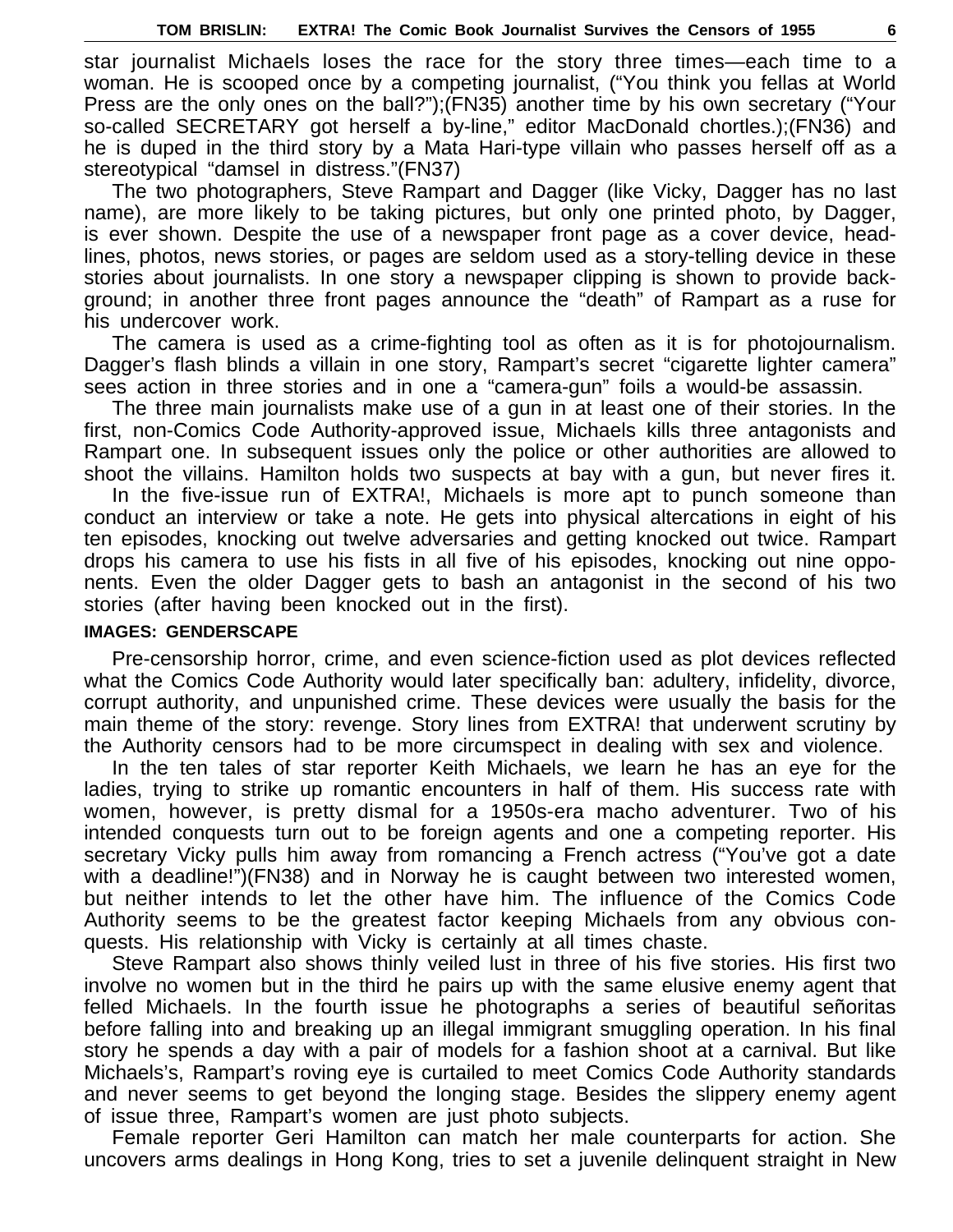York, captures an escaped convict, saves an FBI agent in the Adirondacks, and stops a temple robber in Egypt. But Hamilton is not allowed the same romantic interests, however interrupted, as the men. In her Hong Kong episode a member of the British security force makes advances to her, but she brushes him off—twice. In her subsequent three episodes, there is no romantic interest at all.

Hamilton is cast into a gender stereotype in several ways. In three of her four episodes she wears a trademark beret (replaced by a pith helmet in the Egyptian episode). Such regular headgear is not mandatory among the males. Hamilton also takes on a "social worker" or "mother hen" quality in her second story, actively trying to get a young delinquent back together with his foster father. As the narration caption says: "Even reporters can be sentimental sometimes, and Geri is a woman."(FN39)

Still, Hamilton is the hardest working of the characters as a journalist. She is shown writing a story in her first episode—the only one who actually strikes a key to paper and just finishing a lengthy piece in the second.

## **IMAGES: UP IN SMOKE**

One curious characteristic in the shaping of the comic book journalist's image was who smoked and who did not. In that pre-Surgeon General's Warning era, smoking was an accepted—and even expected—characteristic of the male hero in films and television. Although very concerned about how portrayals of sex and violence would affect young readers, the Comics Code Authority made no mention of how comic heroes' smoking or other health habits might influence the comics fan. In EXTRA!, nine separate characters are depicted smoking in 130 panels—15.8 percent of the comic's total count of drawings.

Keith Michaels smokes in the comic book, as does Steve Rampart, "Mac" MacDonald, and Dagger. Geri Hamilton, the lone woman journalist, also smokes, another characteristic that equalizes her with the men. But with just one exception, Hamilton is the only woman in the comic who does. The only other woman smoker is the saboteur/agent, the more heinous of the comic's two female villains, who fools both Michaels and (initially) Rampart. Many of the other men in the stories smoke, including ex-Nazis (cigarettes in holders), Mexican gangsters (cigars), and police inspectors (pipes).

This would seem to be a message, perhaps unconscious, that in order to match the male, the woman reporter had to take on some of his "hard" characteristics including the no-nonsense toughness and the ever-present cigarette. The woman villain is also hard and rather ruthless. The remaining, non-smoking, women are better described as "soft:" vulnerable, dependent, in need of protection or rescue, and available as romantic interests. The hard women, however, paid the price of ending up without a man; Hamilton is alone, seemingly by choice, and the female villain by capture and incarceration.

Born out of a climate of comic book suspicion and censorship, EXTRA! did not stray far from the traditional popular image of the journalist as crimebuster—the "Superman Syndrome"—in its conformation to the industry standard-setting Comics Code Authority. It portrayed journalists in a positive light, lifting them from the mire of scandalmongers (such as the prying photographer) where other comic books placed them.(FN40)

Several other EC titles used journalists in stories peripherally, but never as villains or evil-doers. Considering the criticism publisher Gaines took from the press during the comics censorship period, it is interesting that EC comics held journalists in consistent high esteem.

The journalists themselves also did not stray far from the accepted gender stereotypes. The men were rugged and independent. Women were frail and accessible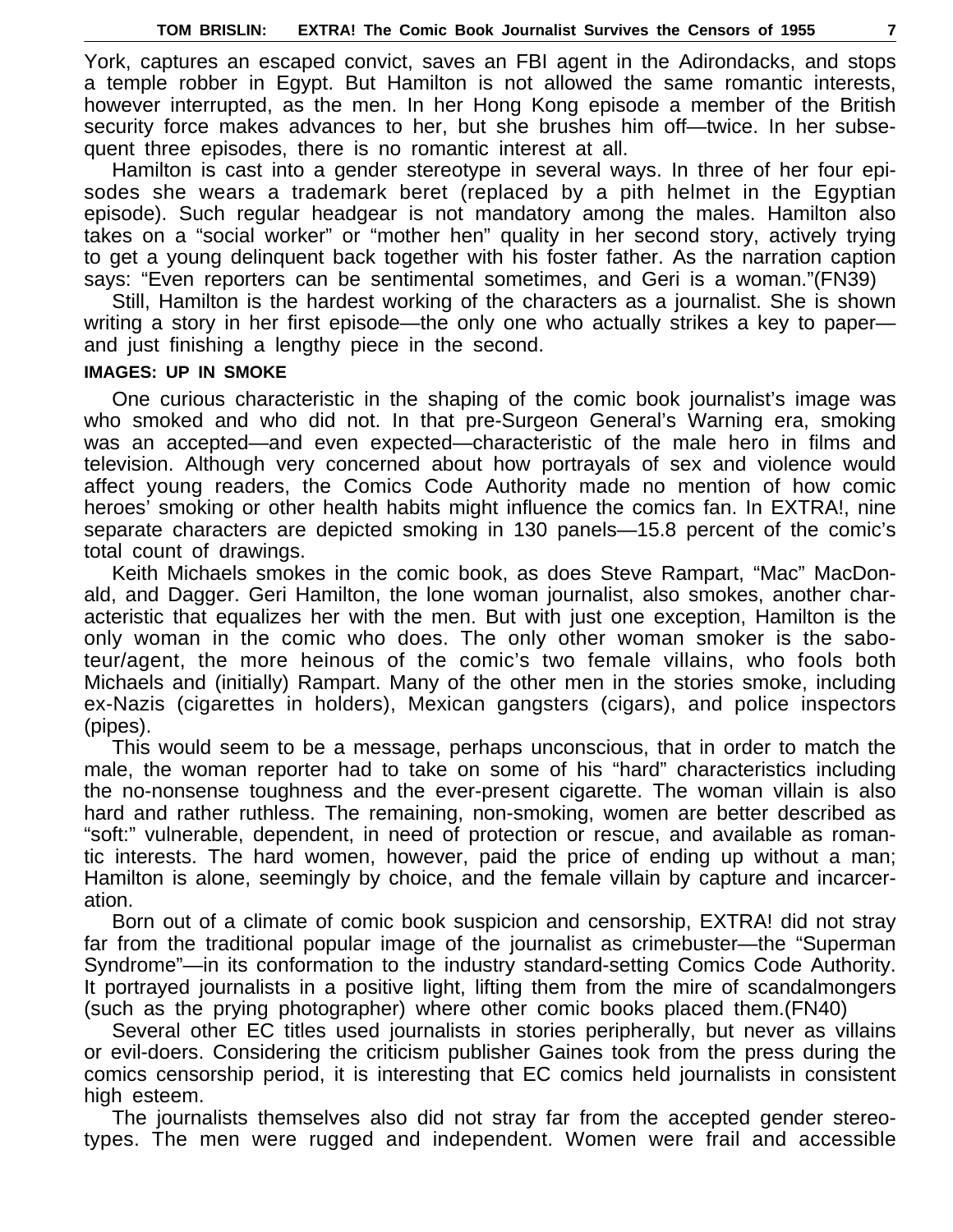unless they were doing a "man's job." Then they were allowed to take on some of the characteristics of the male, but at the expense of romance and a social life.

The comic used some creative departures from the stereotypes, however, to give at least one character more human appeal. The hero Keith Michaels did not always get the girl, in fact he rarely did. On the professional side, he did not always get the story, either. Women were shown getting the upper hand both socially and professionally, although like the other supporting characters they were developed more twodimensionally.

What the comic book reader in 1955 did not get was an image of the journalist as a professional fact-gatherer and analyzer, writer, and story-teller. The routine tasks of journalism—covering speeches, meetings, hearings and trials; interviewing the powerful and plain folk; checking spelling, grammar and style; laying out pages and writing headlines—played no part in the adventures of the primary characters. Instead the comic book reader saw an image of the journalist as a young adventurer, cigarette at the lips, not tied down by family or steady mate. Journalism was portrayed as a dangerous profession that called upon the male reporter to be as good with his fists as with his notebook. The female reporter had to be just as tough and, for the most part, able to get herself out of threatening situations. The rewards were paid in world travel, rubbing elbows with the rich and famous, the esteem of colleagues, and for the men, the occasional chance to rescue a pretty girl.

It was a world where photographers did not have to take mug shots and reporters did not have to write obituaries. Despite its own obituary when Gaines folded all his comics in the face of continuing censorship battles, EXTRA! kept alive a positive and romantic image of journalism and journalists.

Added material

Tom Brislin is an associate professor in the Department of Journalism at the University of Hawaii, Manoa.

Keith Michaels turns in a story to editor "Mac" MacDonald. Ever-faithful Vicky looks on.

Michaels loses story to a competing reporter—and the competing reporter to the man at right.

Left, Steve "Slick" Rampart and his secret camera. (EXTRA! No. 1, April 1955.) Right, Geri Hamilton writes a story—the only time a reporter actually writes in the series.

## **FOOTNOTES**

- 1. EXTRA! No. 3, August 1955, 9.
- 2. Ibid., 14.
- 3. EXTRA! No. 2, June 1955, 22.
- 4. Ibid., 28.

5. See Albert D. Talbott, "Journalists in the Movies: How Journalists Are Perceived to be Portrayed in Feature Films," paper delivered to the Association for Education in Journalism and Mass Communication annual conference, Minneapolis, August 1990; Hiley H. Ward, "Journalism films—pretentious, but heavy with message," Editor and Publisher, 3 August 1985, 76, 65; Thomas H. Zynda, Karl B. Raitz and Stanley D. Brunn, "The Hollywood Version: Movie Portrayals of the Press," Journalism History 6 (Spring 1979): 16-25, 32; Loren Ghiglione, "Can editors find happiness and success with reporters from Central Casting?" The Bulletin of the American Society of Newspaper Editors, November 1977: 3-5; Alex Barris, Stop the Presses! The Newspaperman in American Films (New York: A.S. Barnes, 1976).

6. The pursuit of Superman, rather than the news, by Lois Lane is discussed in J.P. Williams' "All's Fair In Love and Journalism: Female Rivalry in Superman," The Journal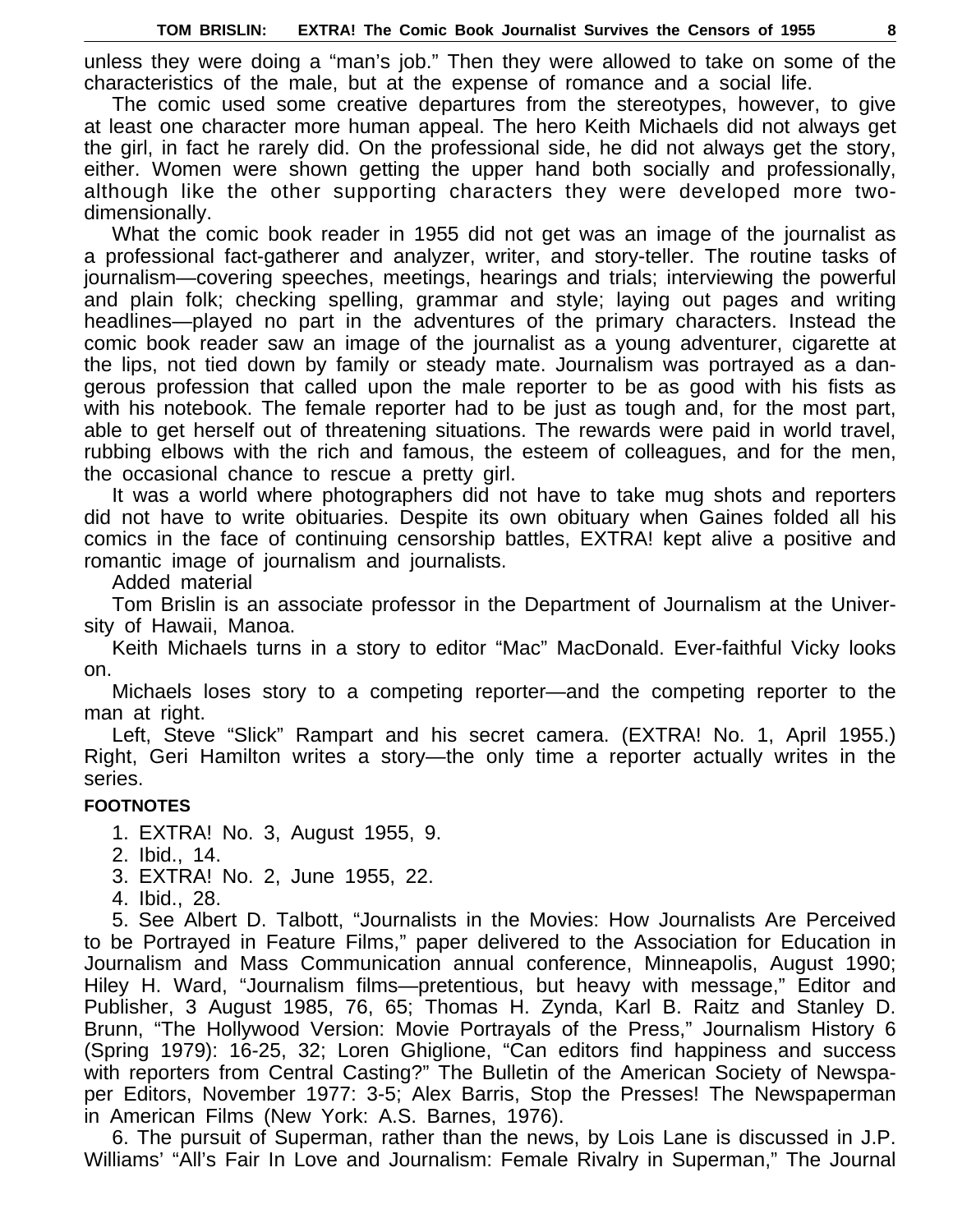of Popular Culture 24 (Fall 1990): 103-112; the superhero image in general is analyzed in Jeffrey S. Lang and Patrick Trimble, "Whatever Happened to the Man of Tomorrow? An Examination of the American Monomyth And the Comic Book Superhero," The Journal of Popular Culture 22 (Winter 1988): 157-173.

7. M. Thomas Inge, Comics as Culture (Jackson: University Press of Mississippi, 1990), xiv.

8. The other comic books included MD, Psychoanalysis, Impact, Aces High, Valor, and Piracy.

9. U.S. Congress. Senate. Committee on the Judiciary. Subcommittee to Investigate Juvenile Delinquency. Hearings Pursuant to S. 190. 83d Cong., 2d Sess., 21 April 1954, 98. (Hereafter, Hearings.)

10. Inge, Comics as Culture, 139-140; and Don Thompson and Dick Lupoff, The Comic-Book Book (New York: Arlington House, 1973), 301.

11. Michael Barrier and Martin Williams, A Smithsonian Book of Comic-Book Comics (New York: Smithsonian Institution Press, 1981). 295; and Thompson, The Comic-Book Book, 296, 302-304.

12. Inge, Comics as Culture, 117.

13. Hearings, 106.

14. See Fredric Wertham, Seduction of the Innocent (New York: Holt, Rinehart and Winston, Inc., 1954).

15. Frank Jacobs, The MAD World of William M. Gaines (Secaucus: Lyle Stuart, Inc., 1972), 100-101; and Panic 1:1, December 1953, 1-8.

16. Hearings, 98.

17. Hearings, Exhibit 8b, 62; and Jacobs, The MAD World of William M. Gaines, 104-105.

18. Hearings, 103; and Peter Kihss, "No Harm in Horror, Comics Issuer Says," New York Times, 22 April 1954, 1.

19. Hearings, 102.

20. Peter Kihss, "Senator Charges 'Deceit' on Comics, New York Times, 23 April 1954, 29.

21. Jacobs, The MAD World Of William M. Gaines, 112.

22. Inge, Comics as Culture, 118, xiv.

23. One of Impact's most notable stories, "Master Race," deals with a holocaust survivor confronting a former death camp guard in the New York subway. It is included in Barrier and Williams, A Smithsonian Book of Comic-Book Comics, 326-333.

24. Ad for Psychoanalysis in EXTRA! No. 1, April 1955, 16.

25. Thompson, The Comic-Book Book, 313.

26. Jacobs, The MAD World of William M. Gaines, 113.

27. Descriptions of and comments about the individual issues, characters, and stories are based on an analysis of the author's reprint collection of the complete series of EXTRA!, published April-December 1955 by the EC subsidiary, L.L. Publishing, 1988.

28. EXTRA! No. 1, inside front cover.

29. EXTRA! No. 2, 17.

30. Ibid., 18.

31. Thompson, The Comic-Book Book, 300; and Maurice Horn, ed., The World Encylopedia of Comics, vol. 1 (New York: Chelsea House, 1976), 182-183.

32. The Rampart stories were drawn by John Severin, the Hamilton stories by Reed Crandall.

33. Thompson, The Comic-Book Book, 313.

34. EXTRA! No. 4, October 1955, 1-8.

35. Ibid., 28.